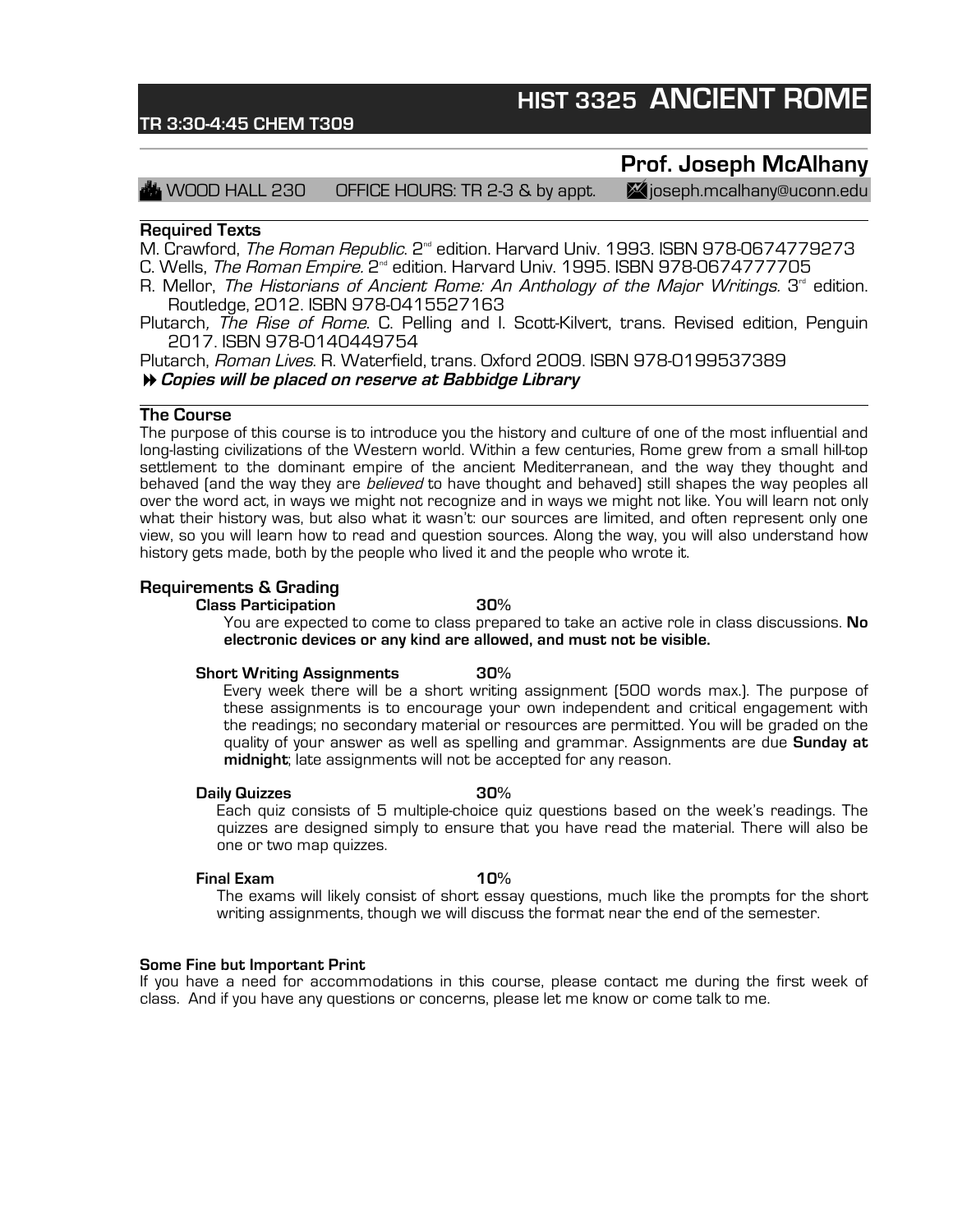### **Schedule**

**An \* indicates a reading available as a PDF on HuskyCT.**

| IN THE BEGINNING<br>WEEK 1 |  |
|----------------------------|--|
|----------------------------|--|

**8.31 Th** Crawford, ch. I: The Sources (pp. 5-15) Livy, Preface (Mellor, pp. 118-121)

### **Writing Assignment [Due 9.03 Su]**

The Capitoline Wolf (or "lupa") is one of the most recognizable images of Rome, and is still in use today. What values does this image project?

# **WEEK 2 THE FOUNDING MYTHS OF ROME**

Plutarch, Romulus (Rise of Rome, pp. 10-47) \*Vergil, selections from the Aeneid

**9.07 Th** Livy, Book 1.4-13, 15-17 (Mellor, pp. 121-131)

### **Writing Assignment [Due 9.10 Su]**

Of the three sources you've read (Livy, Vergil, and Plutarch), who do you think is the best historian? Defend your answer.

# **WEEK 3 KINGS TO CONSULS**<br>**9.12 Tu Crawford, ch. II: Italy & Ror**

- Crawford, ch. II: Italy & Rome (pp. 16-21) Livy, Book 1.17-21, 34-49, 55-60 (Mellor, pp. 130-150) Plutarch, Life of Numa (Rise of Rome, pp. 61-91)
- **9.14 Th** Polybius, Book 6 (Mellor, pp. 30-49) Twelve Tables (Mellor, pp. 1-4) Plutarch, Life of Publicola (Rise of Rome, pp. 105-129)

### **Writing Assignment. [Due 9.17 Su]**

▶ Carefully examine Jacques-Louis David's painting The Lictors Bring to Brutus the Bodies of His Sons. After you have read the account in Livy, what do you think David is trying to saw about Brutus and the Romans?

### **WEEK 4 PATRICIANS, PLEBEIANS, AND OTHER ROMANS**

- **9.19 Tu** Crawford, ch. III: The Roman Governing Classes (pp. 22-31) Livy, Book 3 (Mellor, pp. 151-166) Plutarch, Life of Coriolanus (Rise of Rome, pp. 146-187)
- **9.21 Th** Livy, Book 5 (Mellor, pp. 167-184) Plutarch, Life of Camillus (Rise of Rome, pp. 200-244)

### **Writing Assignment [Due 9.24 Su].** Choose one.

Examine Botticelli's *Story of Virginia*. Did Botticelli capture the story of Verginia as presented in Livy? Use evidence from both the painting and the text to support your argument.

Examine the engraving by Francesco Bartolozzi (made between 1727 and 1815, and based on a painting by Sebastiano Ricci) featuring Camillus and Brennus. How well do you think the engraving presents the scene as described in the readings.

## **WEEK 5 CONQUEST AT HOME & ABROAD**<br>**9.26 Tu Crawford, ch. IV: The Conquest of Italy.**

**9.26 Tu** Crawford, ch. IV: The Conquest of Italy, ch. V: From Italian Power to Mediterranean Power, & ch. VI: The Conquest of the East (pp. 31-69) Livy 21, 22, 30, 39 (Mellor, pp. 185-220; 243-253)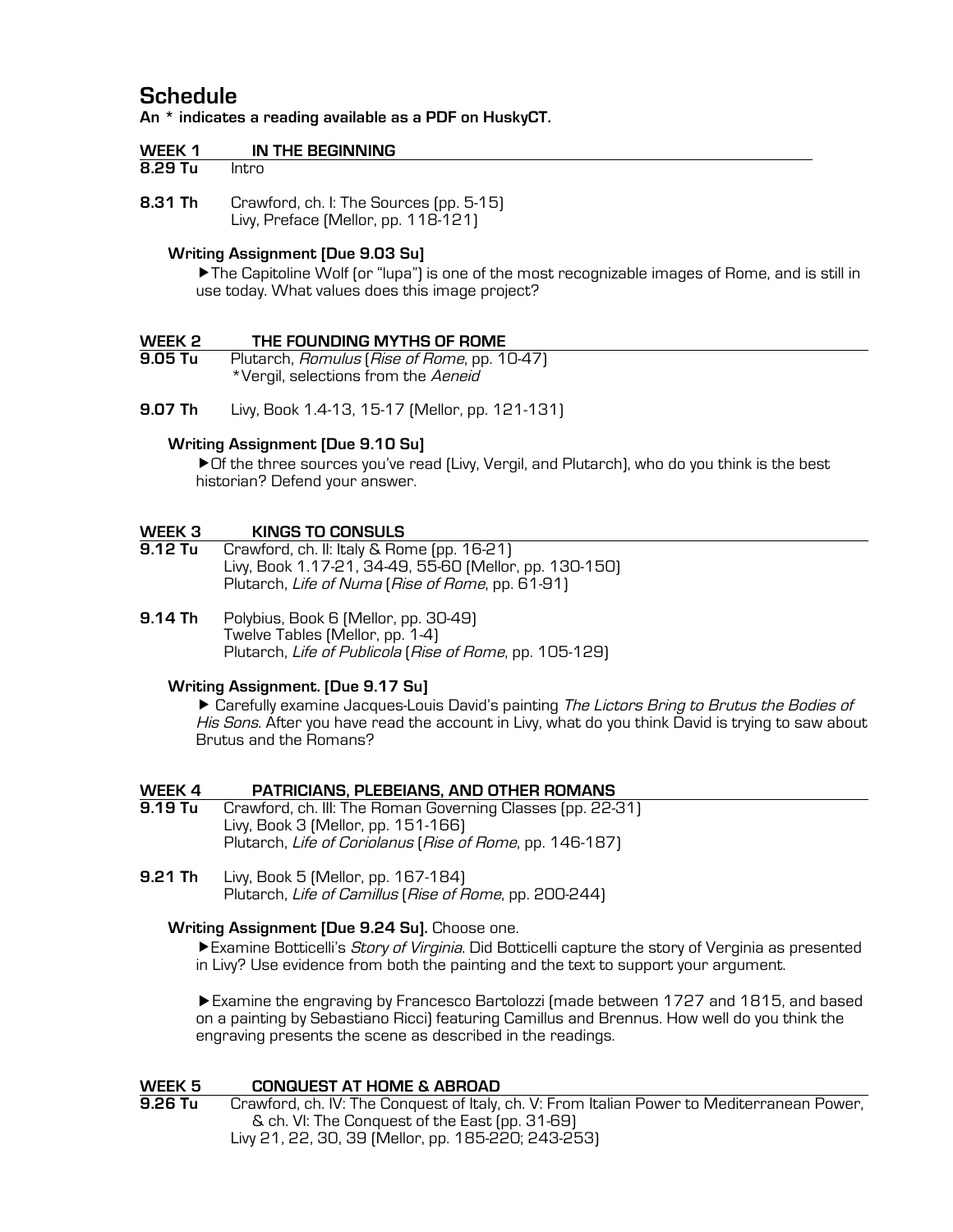**9.28 Th** Nepos, Life of Hannibal (Mellor, pp. 110-117) Livy 31, 33 (Mellor, pp. 221-232) Plutarch, Fabius Maximus (Rise of Rome, pp. 256-288)

### **Writing Assignment [Due 10.1 Su].** Choose one.

Compare the final speeches of Hannibal and Scipio in the reading from Livy (Mellor pp. 212- 215). Which leader would you choose to follow? Explain your answer using evidence from the text.

Use material from the readings of this week or prior weeks to write a brief speech in the voice of a Roman either in favor of or opposed to the proposal to raze Carthage to the ground.

### **WEEK 6 STRUGGLES WITHIN 10.3 Tu** Crawford, ch. VII: The Consequences of Empire—The Governing Classes, ch. VIII: The Imperial Power" & ch. IX: "The Consequences of Empire—The Governed" (pp. 70-106) Decree on Bacchanalia (Mellor, pp. 4-5) Plutarch, Titus Flamininus (Rise of Rome, pp. 450-472) Plutarch, *Cato the Elder* (Roman Lives, pp. 3-35)

**10.5 Th** Crawford, ch. X: Reform & Revolution & ch. XI Rome & Italy (pp. 107-122) Appian, Book 1 (Mellor, pp. 478-490) Plutarch, Tiberius & Gaius Gracchus (Roman Lives, pp. 77-115)

### **Writing Assignment [Due 10.8 Su].** Choose one.

 The Gracchi sought economic reform and social justice within an entrenched political system. Based upon your readings, was their attempt doomed from the start?

 Some Roman historians date the end of the Roman Republic to the Gracchan reforms. What reasons do you think they had for doing so, and would you agree with their choice?

| WEEK 7   | THE LAST GENERATION                                                                                                                                    |
|----------|--------------------------------------------------------------------------------------------------------------------------------------------------------|
| 10.10 Tu | Crawford, ch. XII: The End of Consensus (pp. 123-137)<br>Sallust, War with Jugurtha (Mellor, pp. 65-73)<br>Plutarch, Marius (Roman Lives, pp. 116-168) |
| 10.12 Th | Crawford, ch. XIII: The World Turned Upside Down (pp. 138-153)<br>Plutarch, Sulla (Roman Lives, pp. 169-215)                                           |

### **Writing Assignment [Due 10.15 Su].**

 Based upon this week's readings, where would you place the blame for the disorder at Rome?

### **WEEK 8 END OF THE REPUBLIC**

- Crawford, ch. XIV: The Embattled Oligarchy (pp. 154-169) Sallust, The Catilinarian Conspiracy (Mellor, pp. 50-64) Caesar, *Gallic Wars* (Mellor, pp. 81-109)
- **10.19 Th** Crawford, ch. XV: The Military Dynasts (pp. 154-186) Suetonius, Life of Caesar (Mellor, pp. 395-423)

### **Writing Assignment [Due 10.22 Su].**

 $\blacktriangleright$  How would you compare the Roman response to Mithridates and Jugurtha with the response to the threat of Catiline. Do you think the rapid response to Catiline was justified?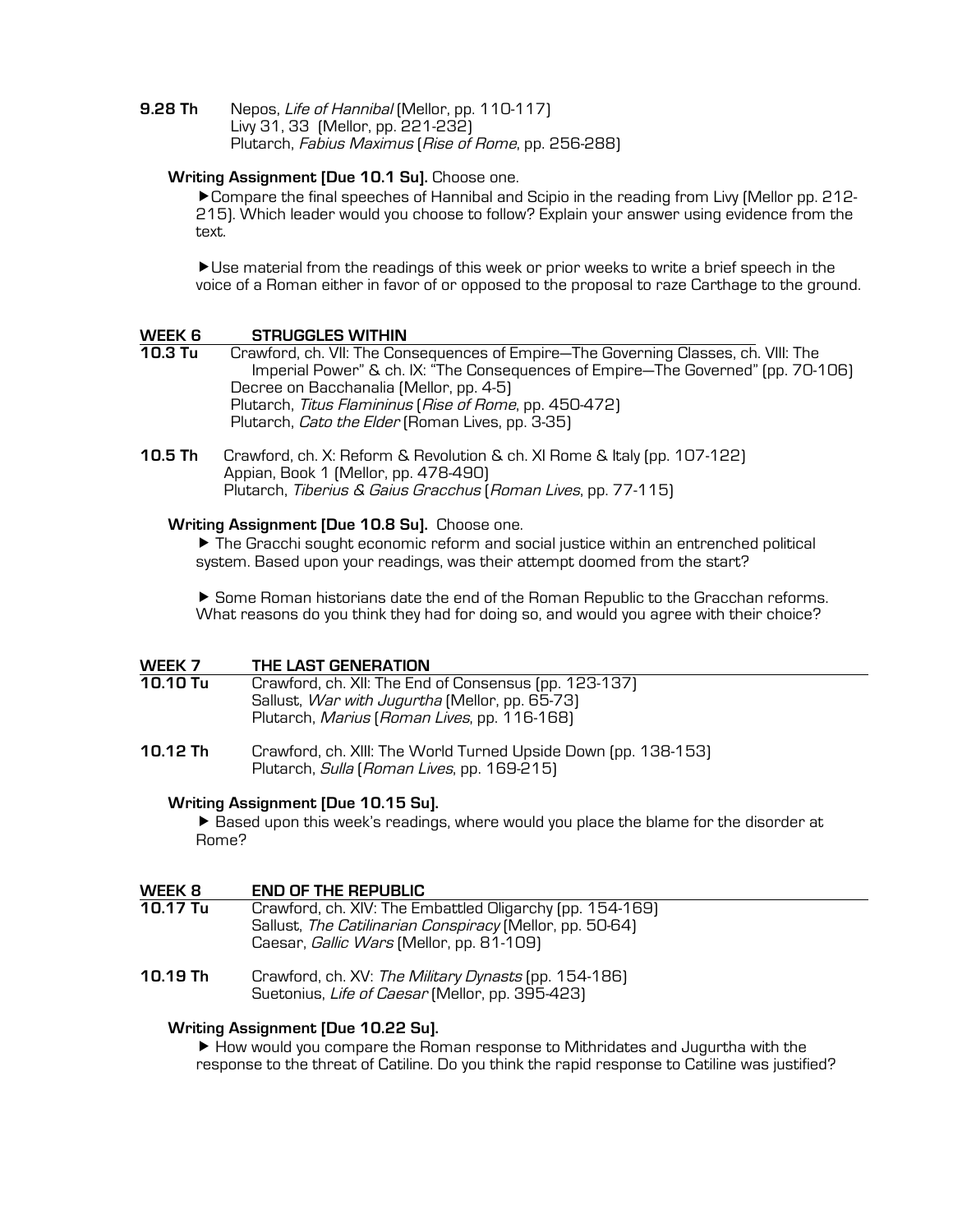### **WEEK 9 WARS MORE THAN CIVIL**

- Plutarch, Pompey (Roman Lives, pp. 216-296)
- **10.26 Th** Plutarch, Caesar (Roman Lives, pp. 297-359)

#### **Writing Assignment [Due 10.29 Su].**

Read Antony's speech from Shakespeare's *Julius Caesar*. Based upon your other readings, do you think the speech is an accurate historical representation?

### **WEEK 10 AUGUSTUS & THE BIRTH OF AN EMPIRE**

**10.31 Tu** Wells, ch. I: The New Order; ch. II: The Sources; ch. III: The Work of Augustus; ch. IV: Italy under Augustus: The Social and Intellectual Climate (pp. 11-94) Plutarch, Antony (Roman Lives, pp. 360-430) Cassius Dio 51 (Mellor, pp. 491-495) \*Vergil, Eclogue 4 \*Horace, "Cleopatra" Ode

**11.02 Th** Suetonius, Life of Augustus (Mellor, pp. 424-459) Augustus, The Achievements of Augustus & Appendix 1-4 (Mellor, pp. 255-262) Velleius Paterculus (Mellor, pp. 263-268) Tacitus, Annals 1.1-15 (Mellor, pp. 306-315) Cassius Dio 52 (Mellor, pp. 496-501)

### **Writing Assignment [Due 11.05 Su].**

 $\blacktriangleright$  The last section of *The Achievements of Augustus* concerns translation. Why do you think this is in the text?

### **WEEK 11 FAMILY TROUBLES: A CENTURY OF STRIFE**

**11.07 Tu** Wells, ch. V: The Consolidation of the Principate & ch. VI: The Army and The Provinces in the First Century AD (pp. 95-151) Tacitus, Annals 1-6 (Mellor, pp. 315-343) Suetonius, Life of Claudius 2-6 (Mellor, pp. 460-463) Tacitus, Annals 12-13 (Mellor, pp. 351-354) Speech of Claudius on Gallic Senators (Mellor, pp. 6-8)

**11.09 Th** Tacitus, Annals 13-16 (Mellor, pp. 352-366) Tacitus, Histories 1, 3, 4 (Mellor, pp. 366-379) Josephus, Jewish War (Mellor, pp. 269-289) Law Bestowing Power on the Emperor (Mellor, pp. 8-10) Pliny the Younger, Letters to Tacitus on Vesuvius (Mellor, pp. 388-391) Tacitus, Agricola and Germania (Mellor, pp. 289-305)

#### **Writing Assignment [Due 11.12 Su]**

What elements of the imperial biographies create suspicions about their accuracy?

| WEEK 12                                                                                                  | <b>MOVE TO ORDER</b>                                                                                                                          |
|----------------------------------------------------------------------------------------------------------|-----------------------------------------------------------------------------------------------------------------------------------------------|
| 11.14 Tu                                                                                                 | Wells, ch. VII: Emperors Made elsewhere than at Rome: Galba to Trajan & ch. VIII: The<br>State of Italy from Petronius to Pliny (pp. 123-201) |
|                                                                                                          | Pliny, "Letters between Pliny and Trajan on the Christians" (Mellor, pp. 392-395)                                                             |
| $\overline{A}$ $\overline{A}$ $\overline{A}$ $\overline{B}$ $\overline{B}$ $\overline{B}$ $\overline{C}$ | FOO F 4 O 1                                                                                                                                   |

**11.16 Th** Dio Cassius, Epitome of Book 68 (Mellor, pp. 502-516) Life of Hadrian (Mellor 544-560)

### **Writing Assignment [Due 11.19 Su].**

 Based on the letters between Pliny the Younger and Trajan, provide a critical evaluation of Trajan's approach to the Christians.

#### **WEEK 13 THANKSGIVING**